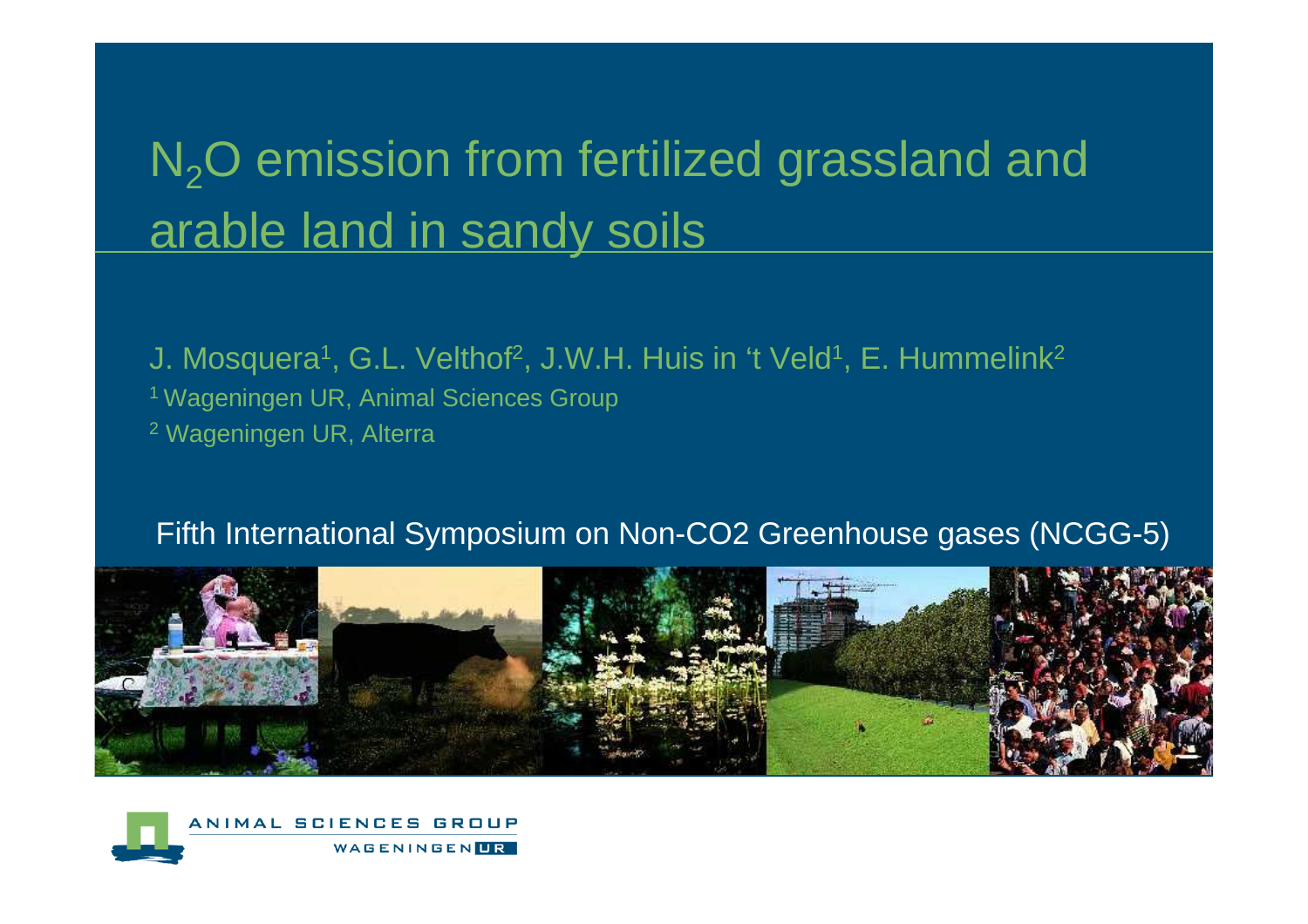#### **Contents**

- $\blacksquare$ **Background** 
	- Greenhouse gases
	- Nitrous oxide
	- $\bullet$  Monitoring protocols
- **Field measurements** 
	- Set-up
	- Results
- $\blacksquare$ Preliminary conclusions

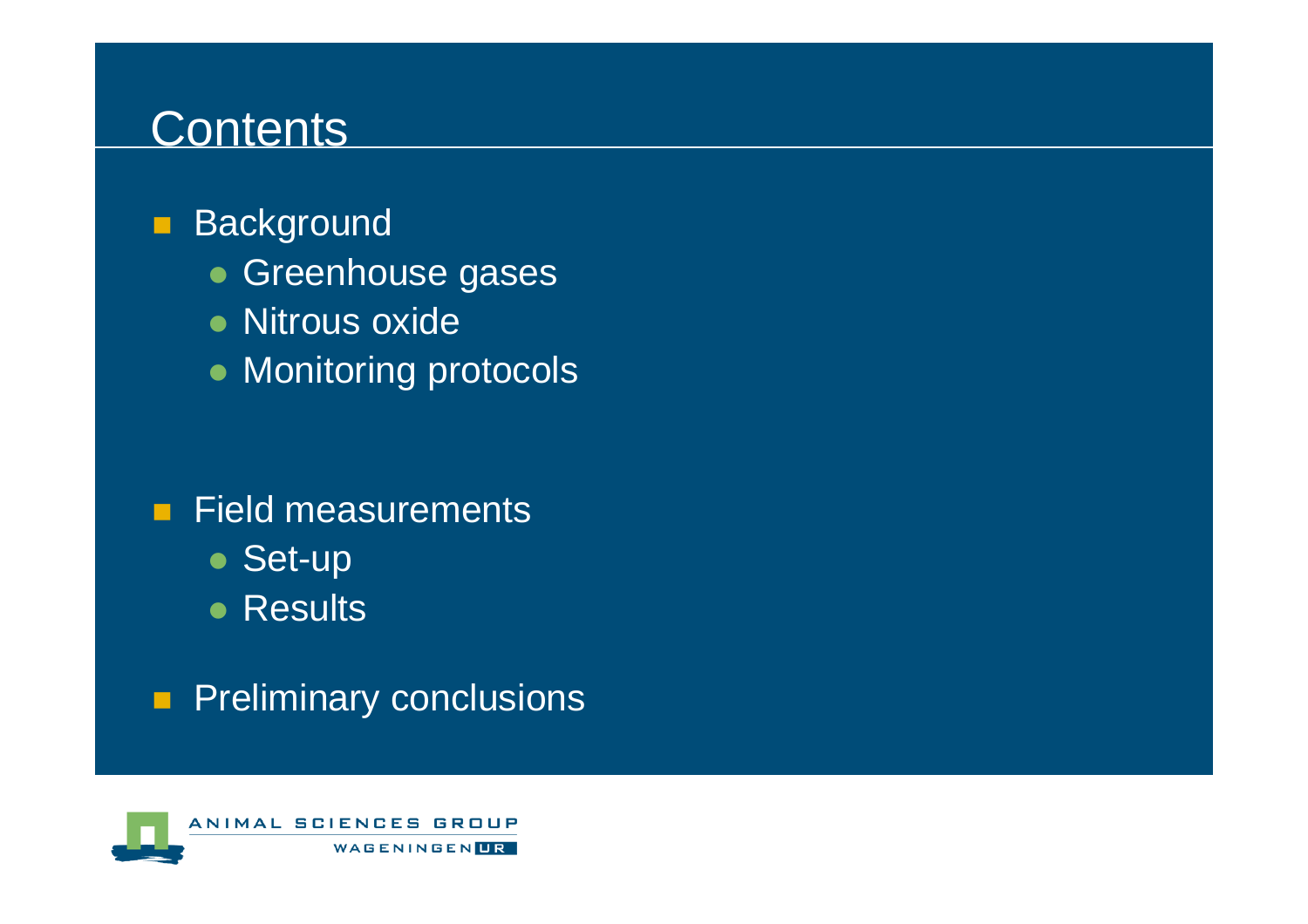#### Global GHG emissions

 $\blacksquare$  $\blacksquare$  Global emissions: 33.3 x 10 $^9$  ton CO $_2$  $_{\rm 2}$  eq. (FAO, 2006)  $\bullet \;$  72% CO $_{2}$  , 18% N $_{2}$ O , 10% CH $_{4}$ 

 $\blacksquare$ Emissions from agriculture: 18% from total

 $\blacksquare$ Contribution agriculture to global emissions:

- $CO_2$ : 9 % (deforestation)
- $CH_4$ : 37 % (enteric fermentation, manure)
- $\bullet \,$  N $_2$ O: 65 % (manure)

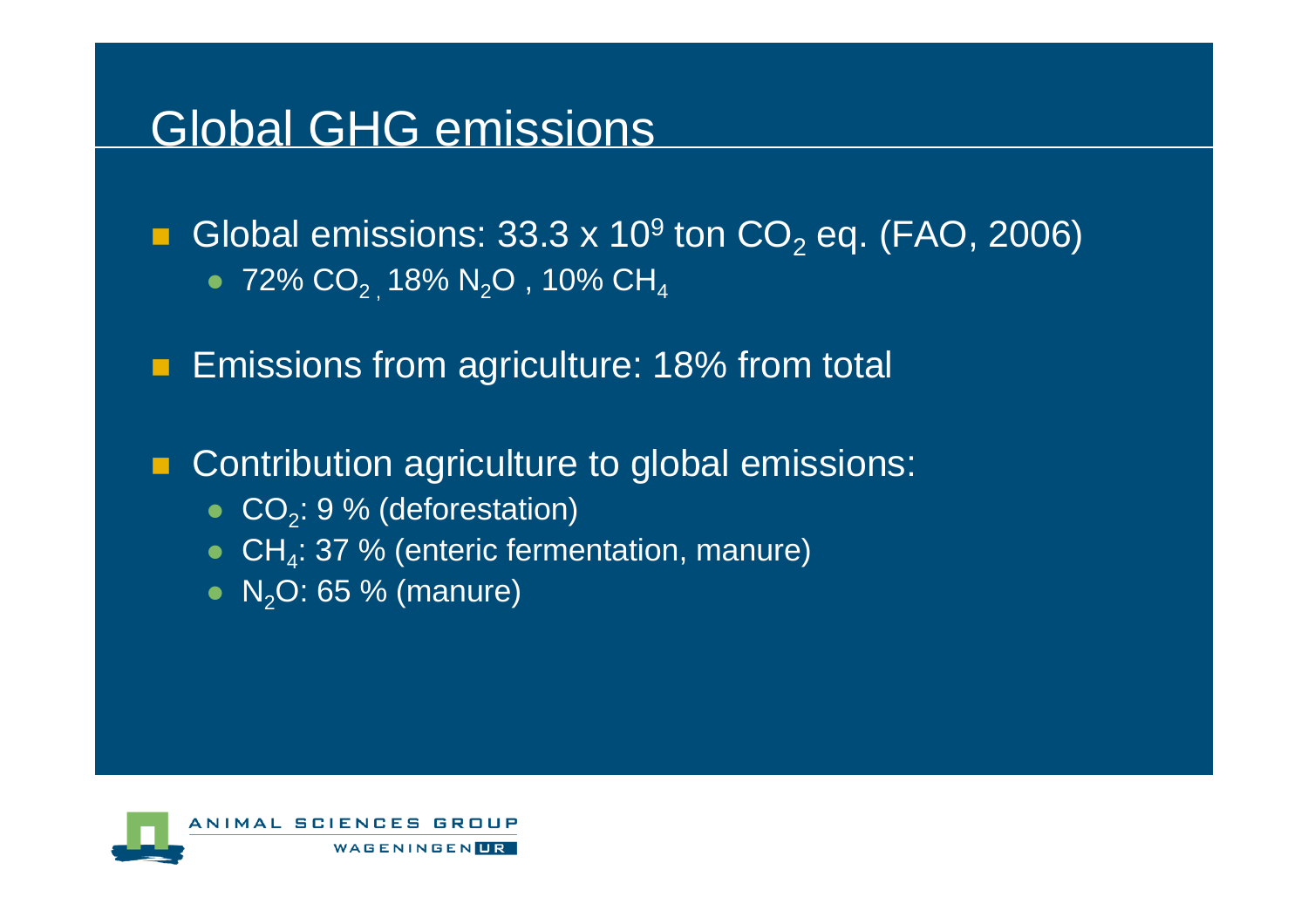#### Greenhouse gas emission trends (The Netherlands)

#### Mton CO $_2$ -equiv.



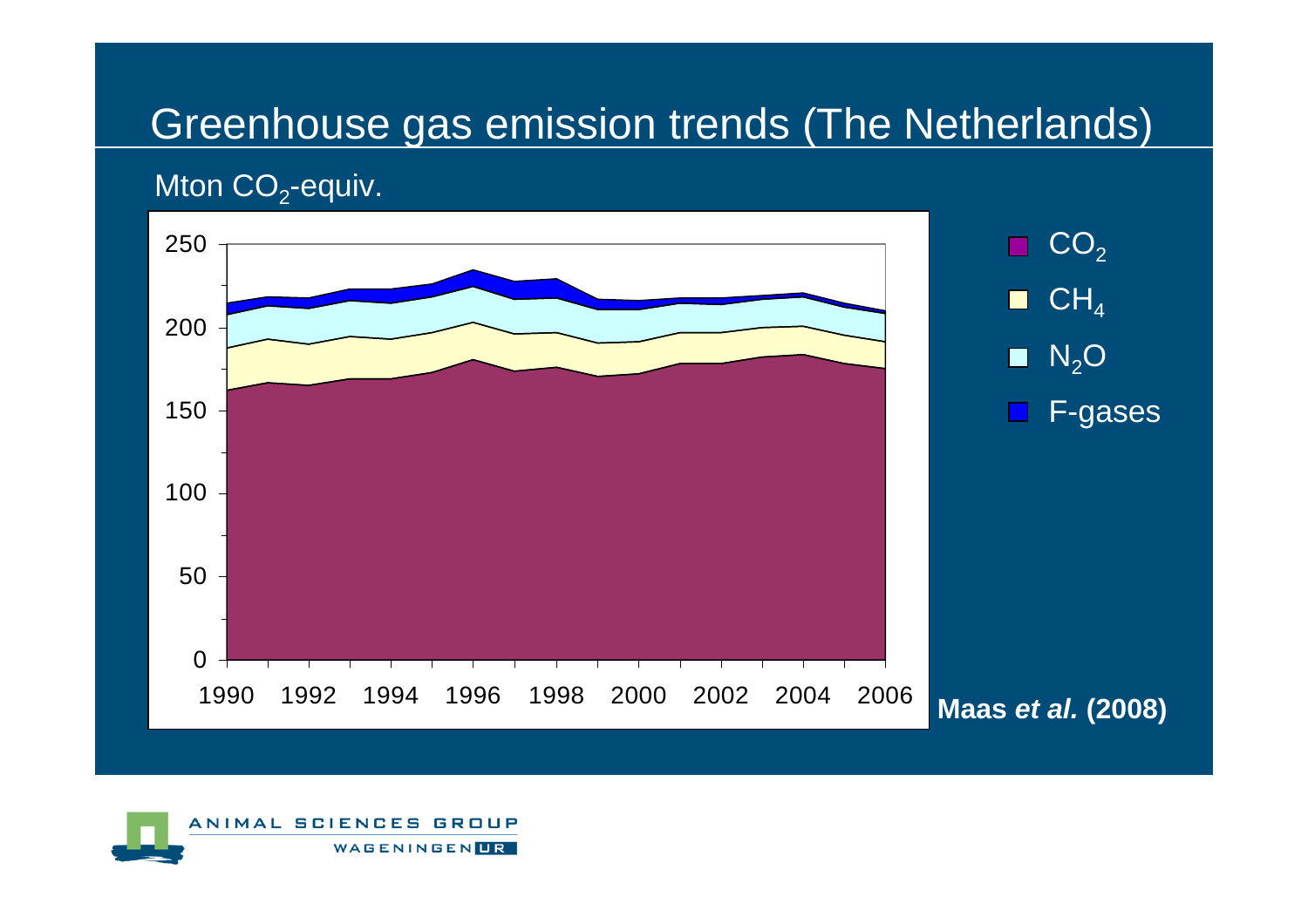#### Fertilizer use + animal manure production



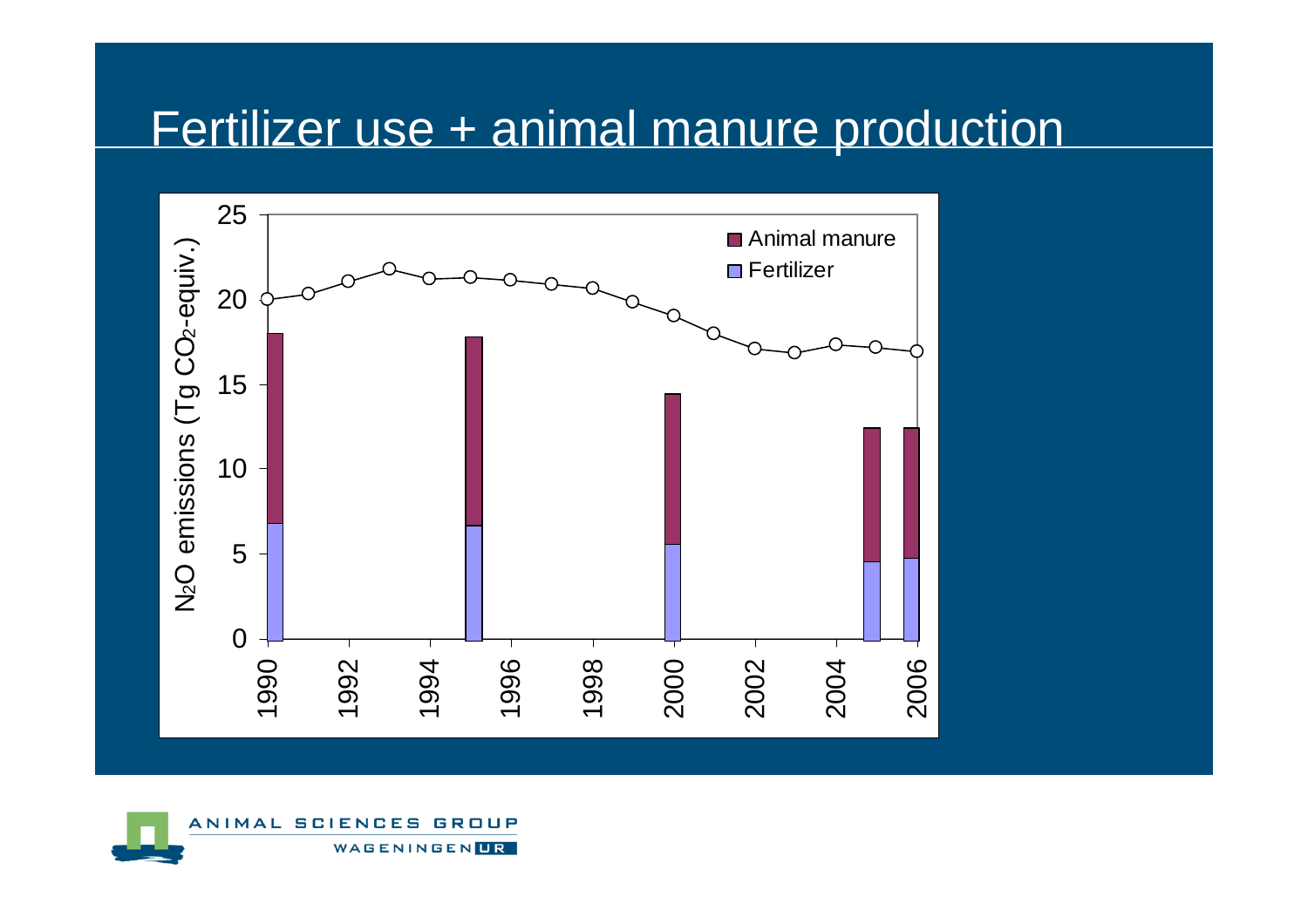## Sources of  $N<sub>2</sub>O$  in the Netherlands



**1.** Energy **■ 2. Industrial processes** ■ 3. Solvent and other product use**■ 4. Agriculture** 6. Waste

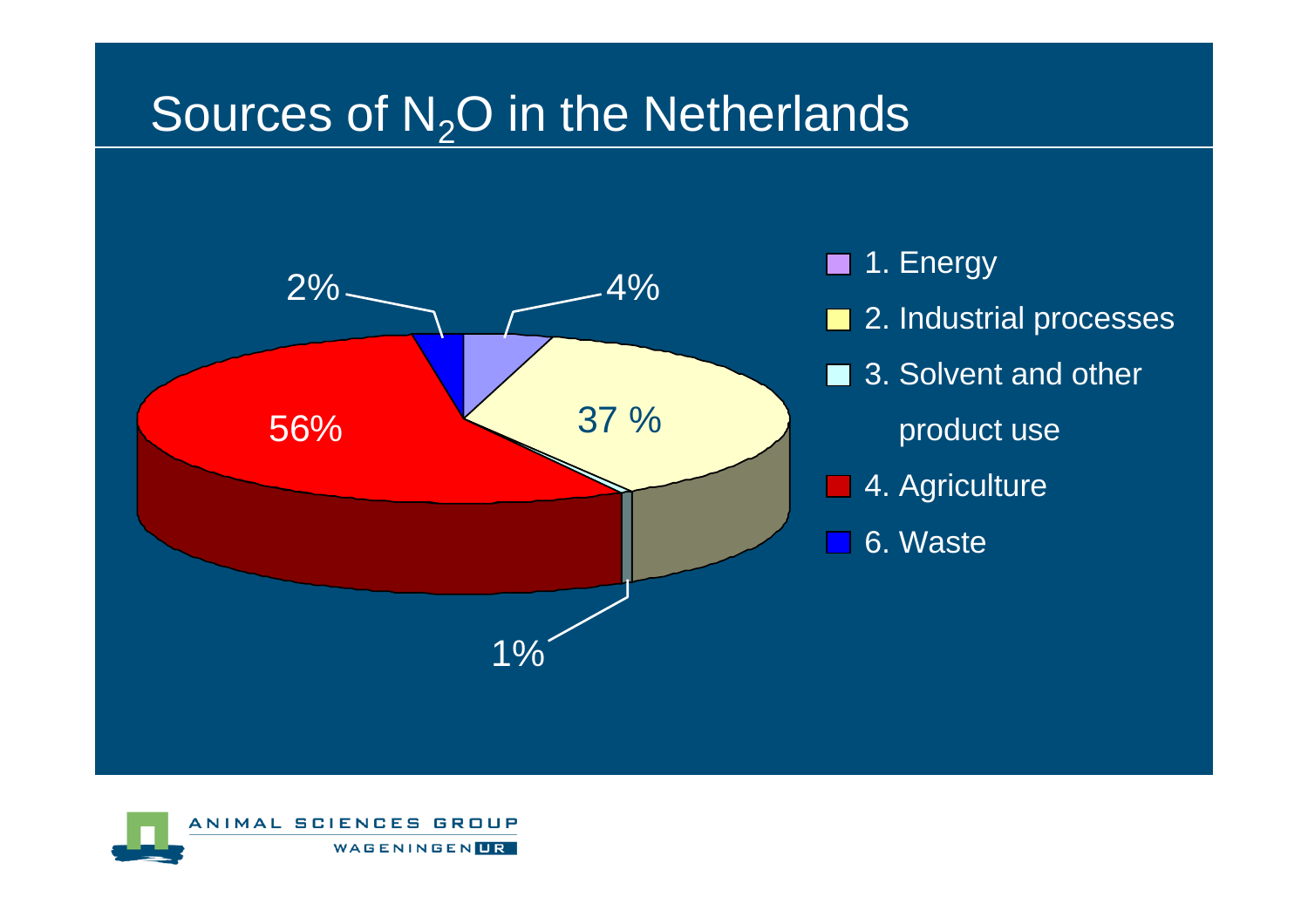#### N<sub>2</sub>O emissions from agriculture in the Netherlands



- Direct soils
- Indirect soilsa a
- **Grazing**  $\Box$
- Manure management $\Box$

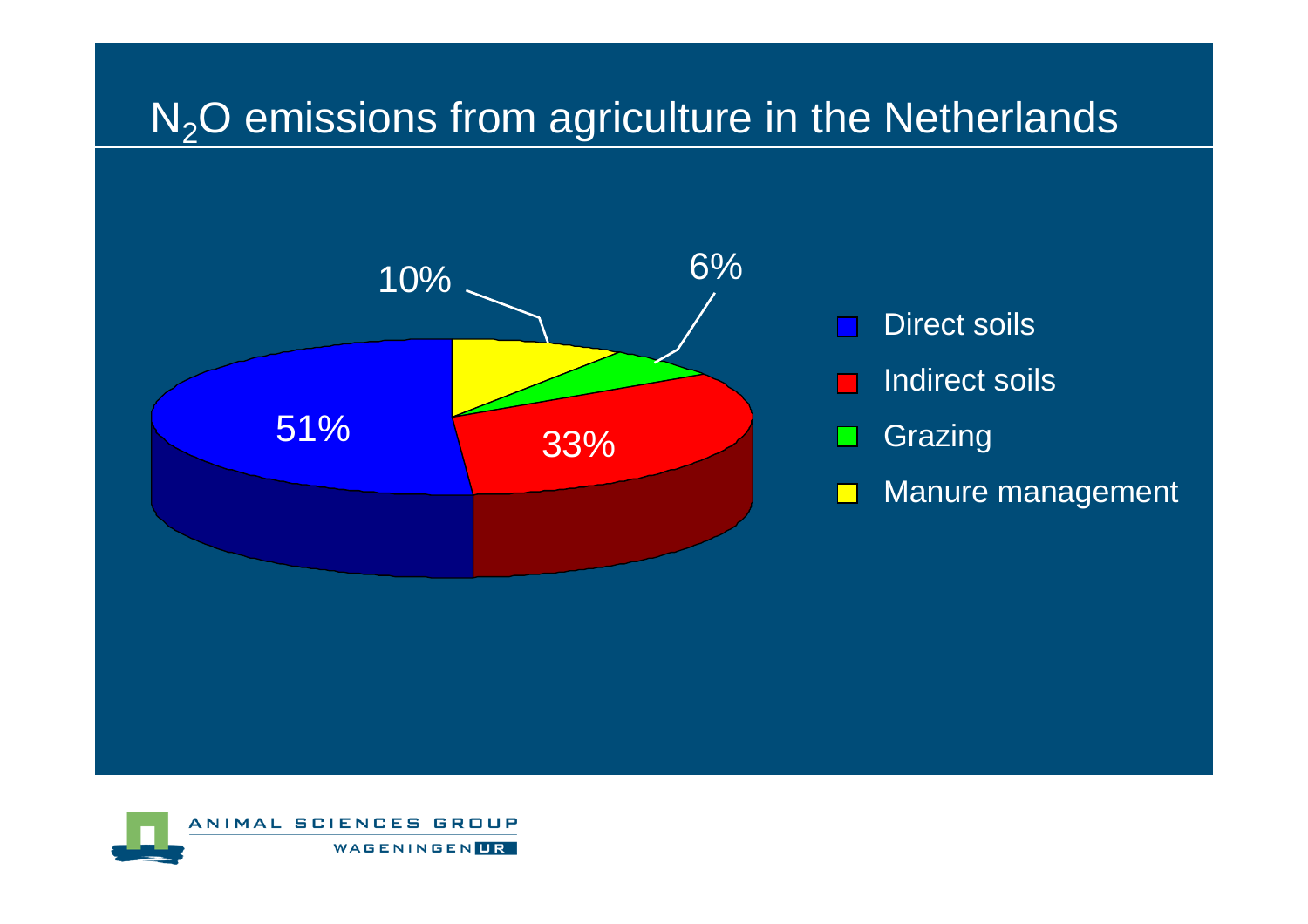## $N<sub>2</sub>O$  production in soils



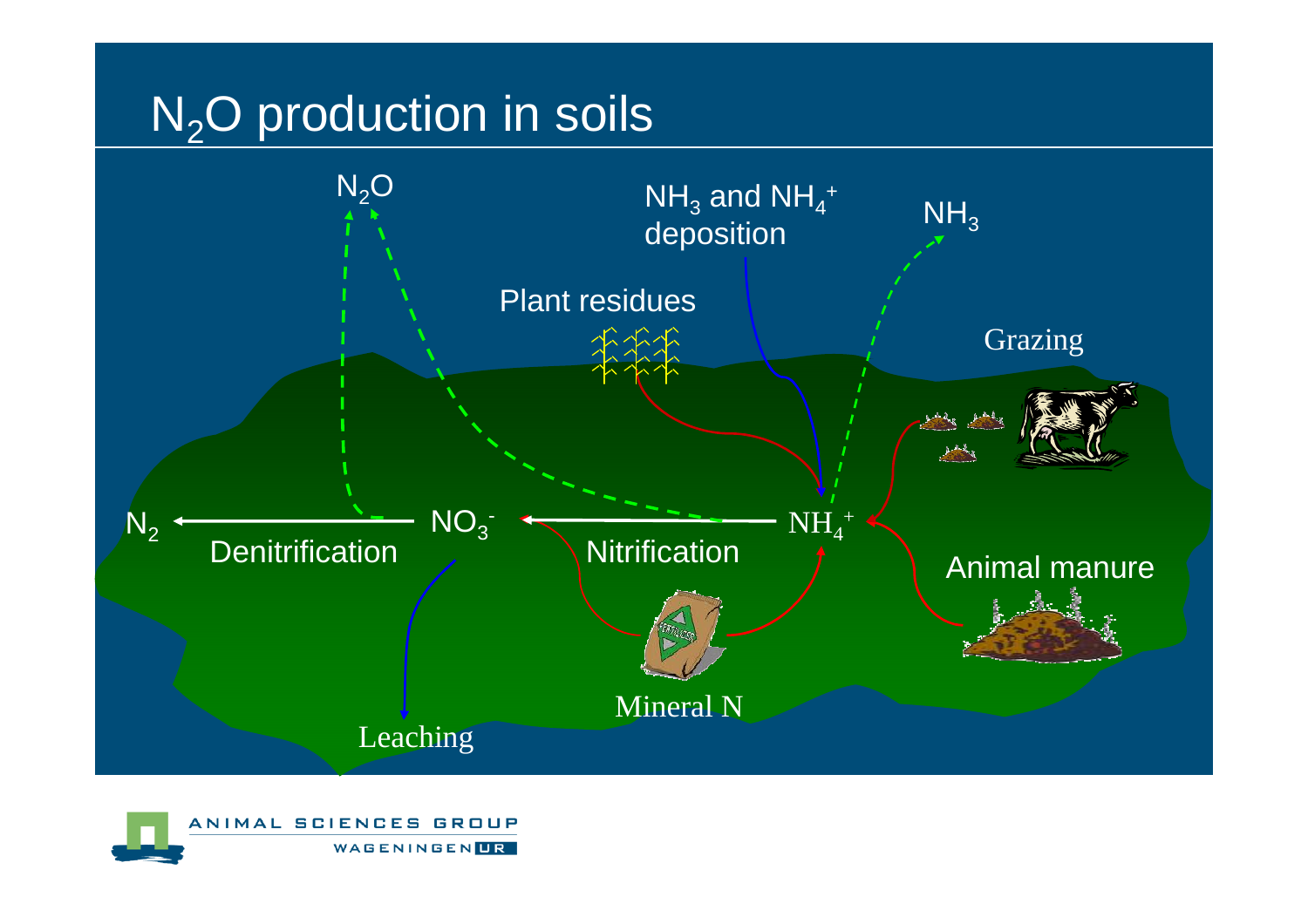#### Monitoring protocols

 $\mathsf{N}_2\mathsf{O}$  emission [kg  $\mathsf{N}_2\mathsf{O}]$  =  $\Sigma\mathsf{E}_{\mathsf{i}\mathsf{j}}$  \* EF $_{\mathsf{i}\mathsf{j}}$  \* 44/28

Manure application technique

- **Surface spreading**
- Low ammonia emission application techniques
- $\triangleright$  Fertilizer type
	- Ammonium based
	- Other
- Soil type
	- Mineral soils
	- Organic soils

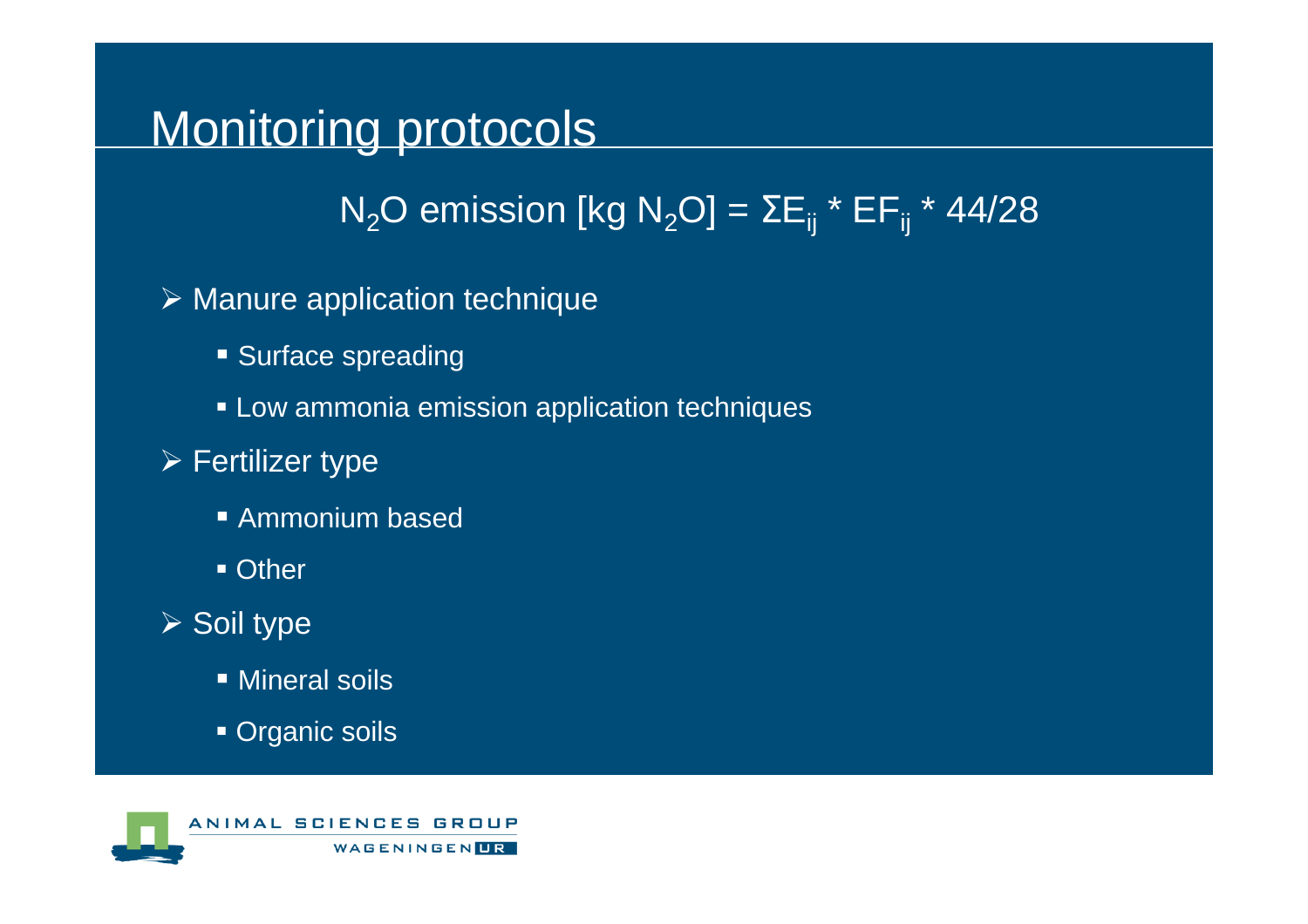#### Field measurements

- $\blacksquare$  Crop and soil type
	- Sand
	- Grassland
	- Maize
- $\blacksquare$  Application technique
	- Surface spreading
	- Narrow-band (grassland)
	- **•** Injection (maize)
- $\blacksquare$  Type of fertilizer
	- $\bullet$ Cattle slurry
	- CAN
- п Measurements in triplicate





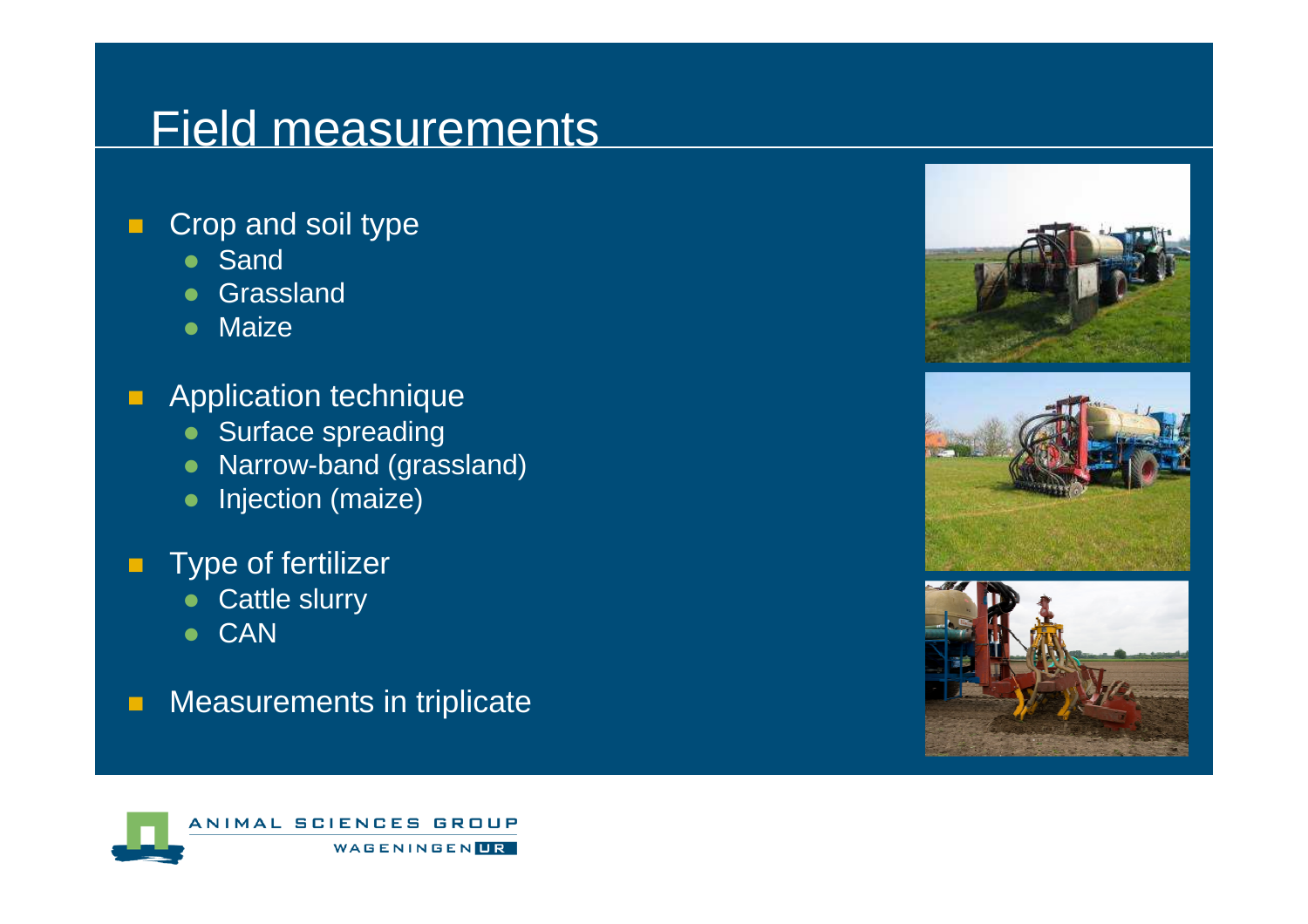## Measurement set-up









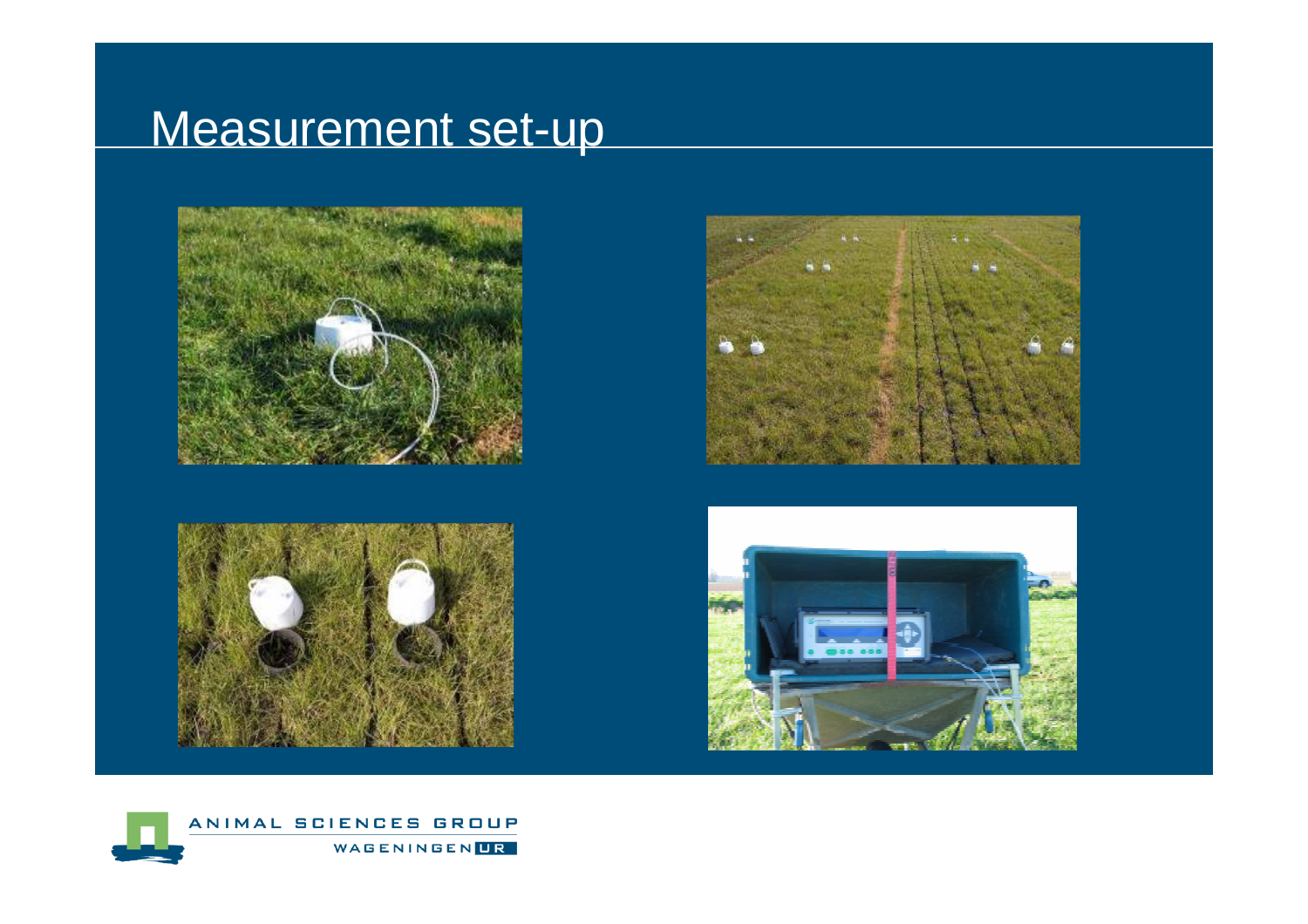#### Type of Fertilizer (I)



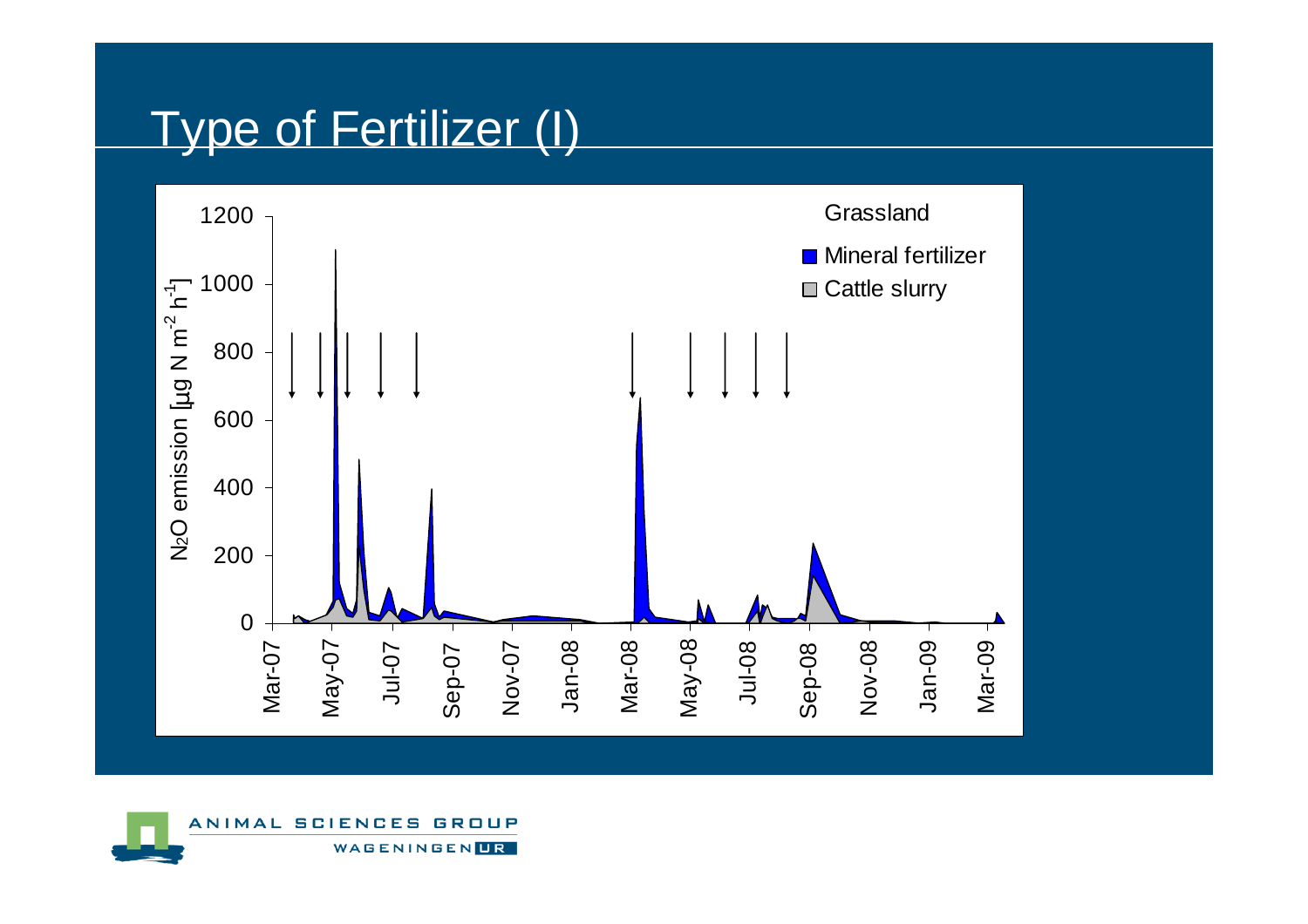## Type of Fertilizer (II)



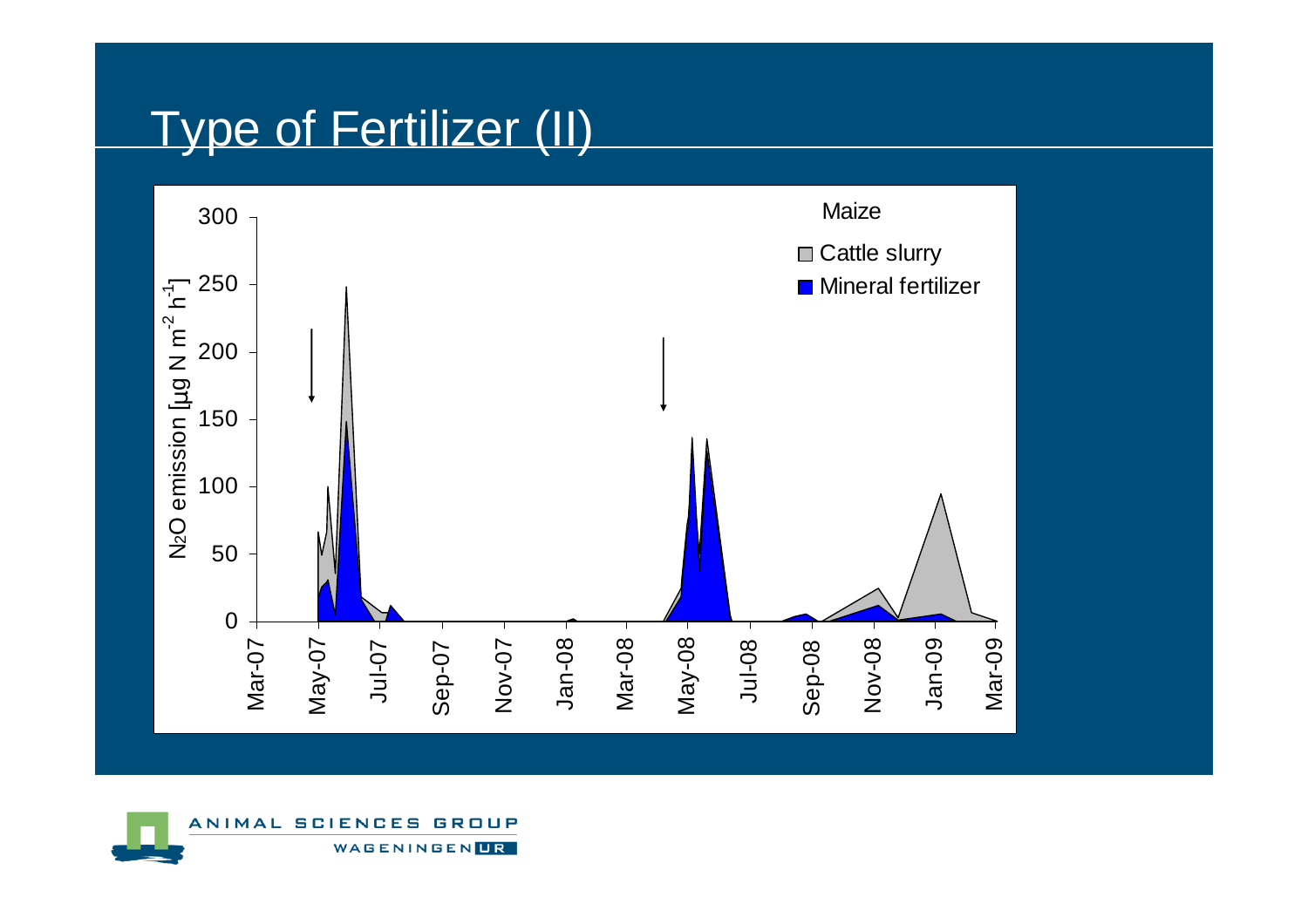## Application Technique (I)



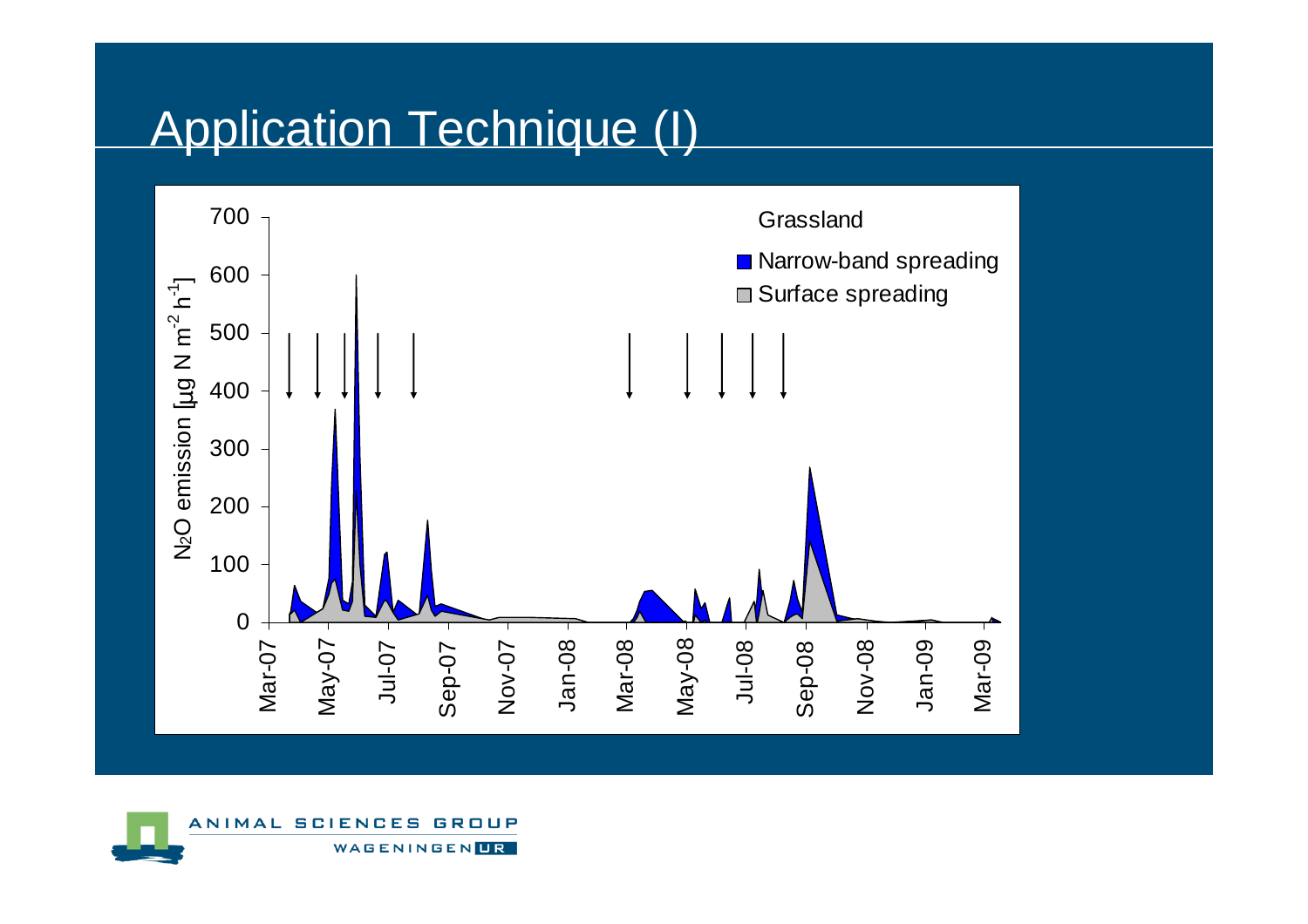#### Application Technique (II)



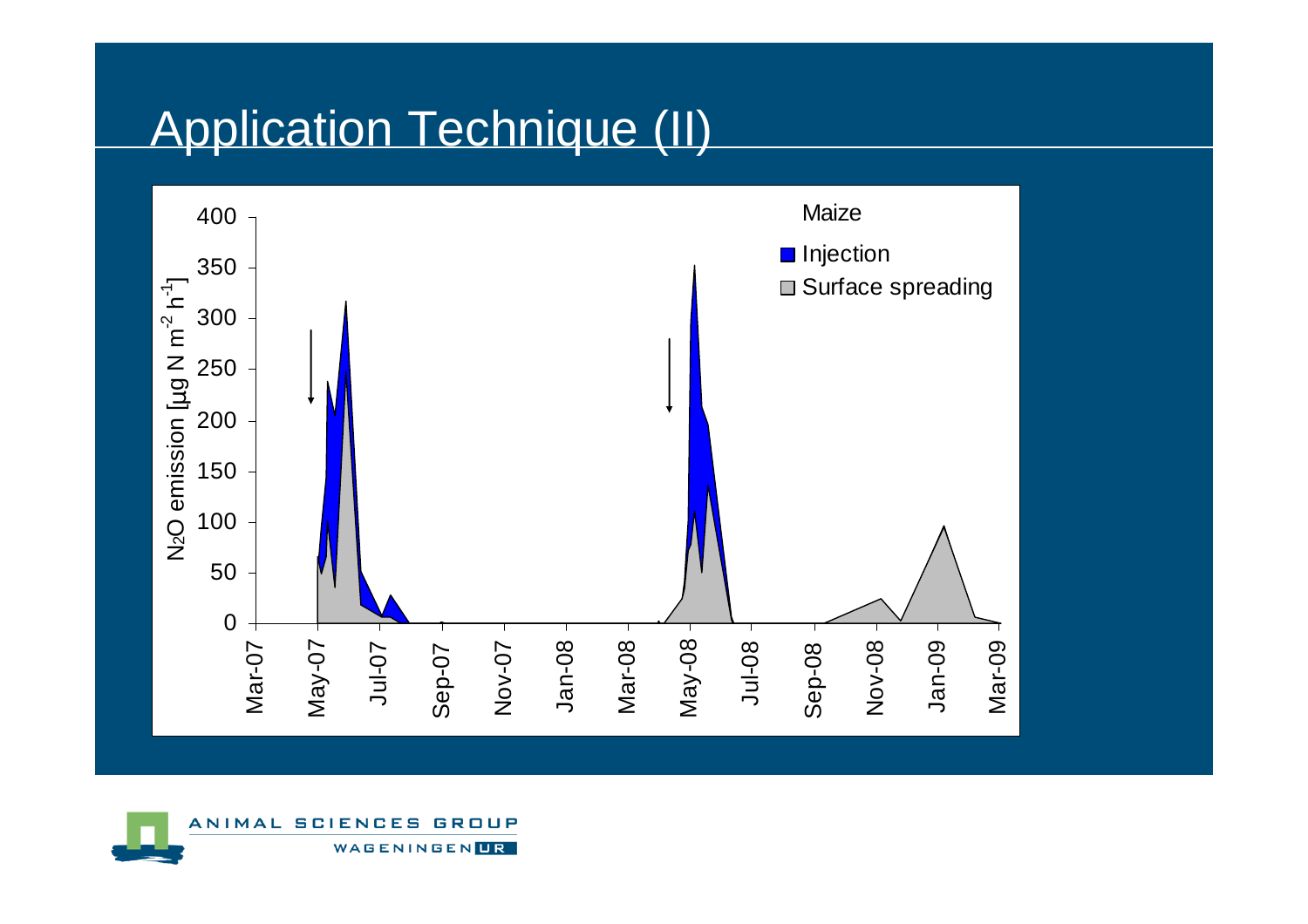#### Direct  $N_2O$  emissions



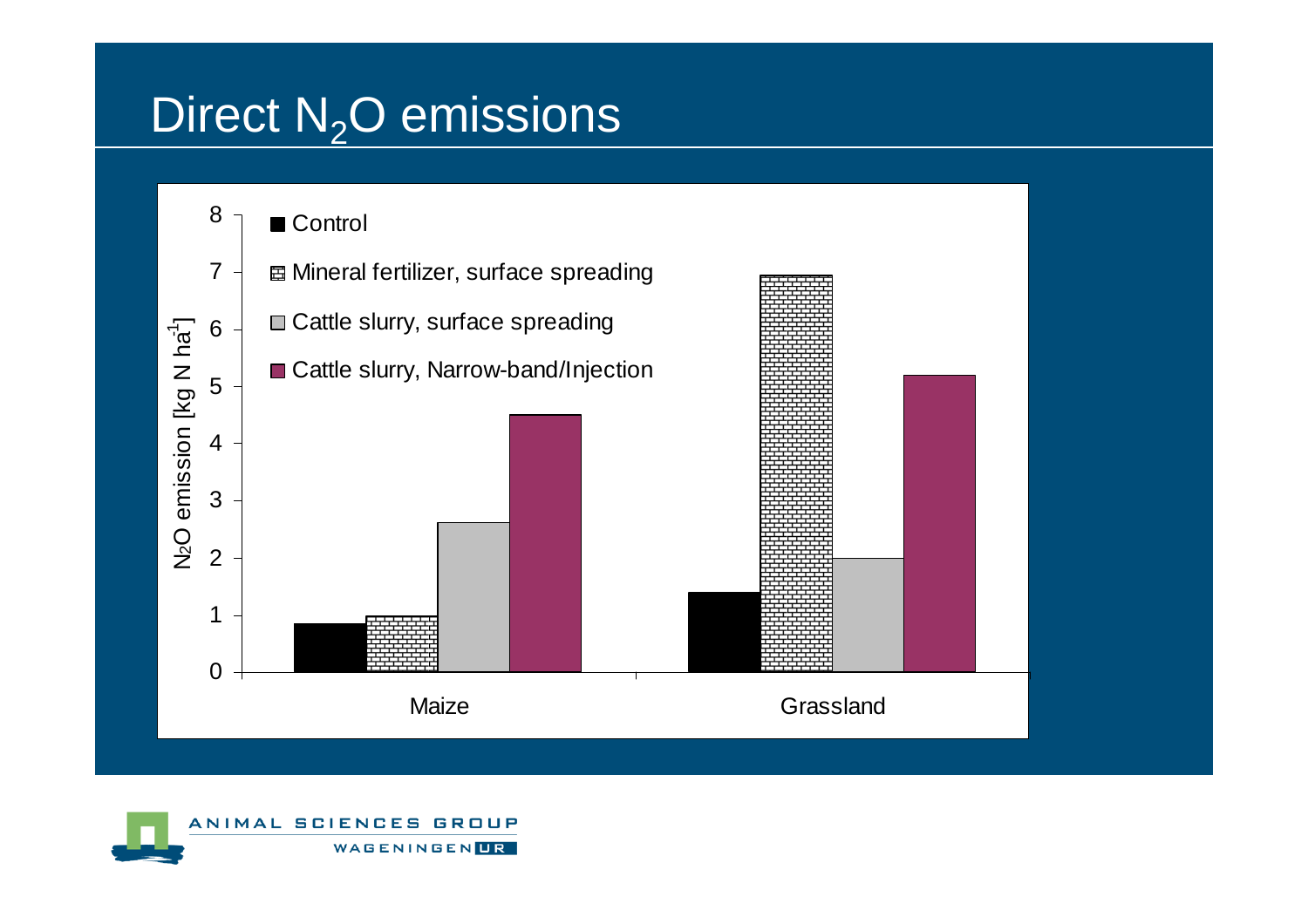## Indirect vs. Direct  $\mathsf{N}_2\mathsf{O}$  emissions



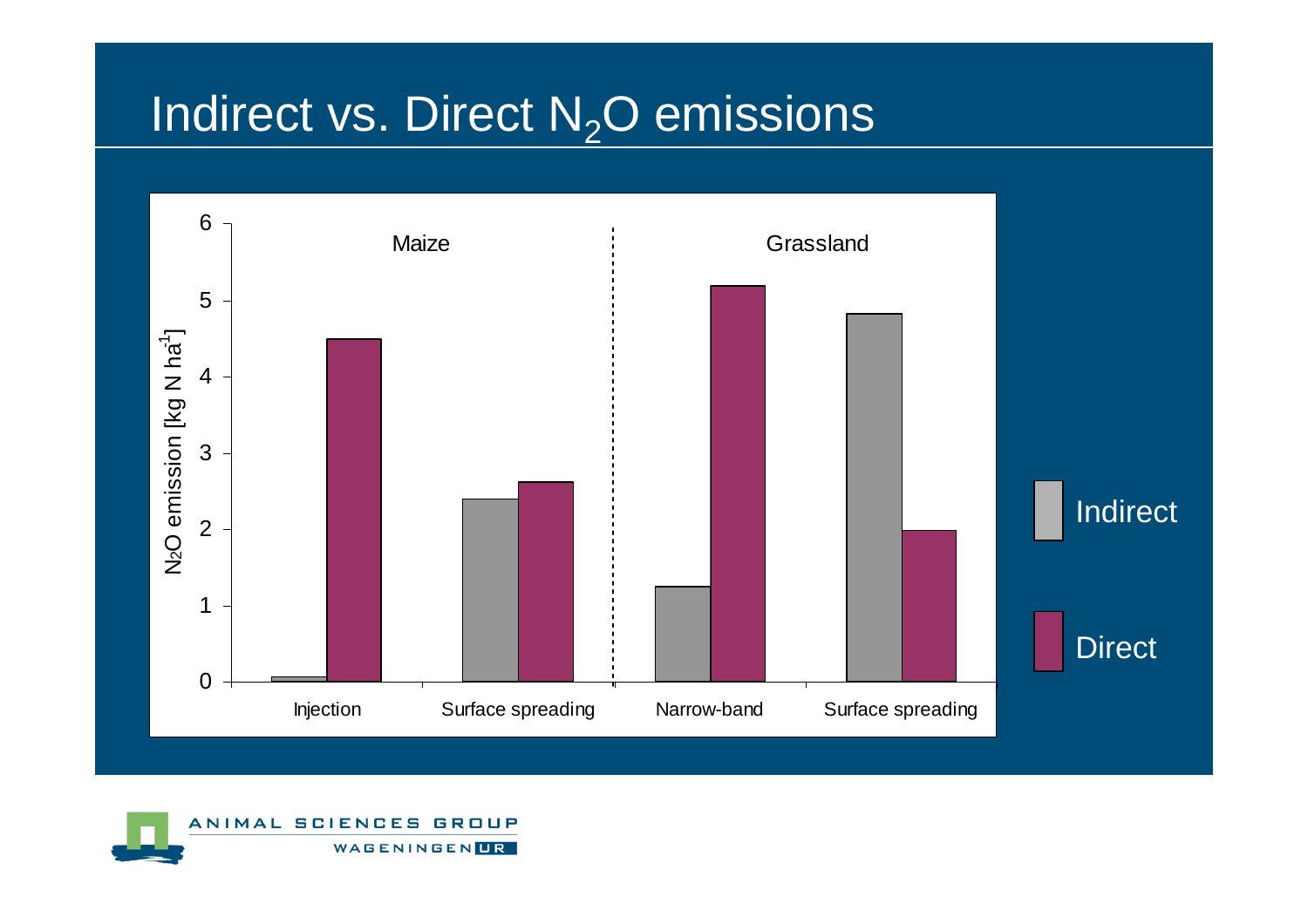#### **Preliminary conclusions**

#### **Application technique**

• Low (ammonia) emission manure application techniques > surface spreading

#### **Type of fertilizer**

- Grassland: CAN > cattle slurry
- Maize: CAN < cattle slurry

#### **The Co** Indirect vs. direct emissions

- Low ammonia emission application: indirect  $N_2O$  < direct  $N_2O$
- Surface spreading: indirect  $N_2O$  >= direct  $N_2O$